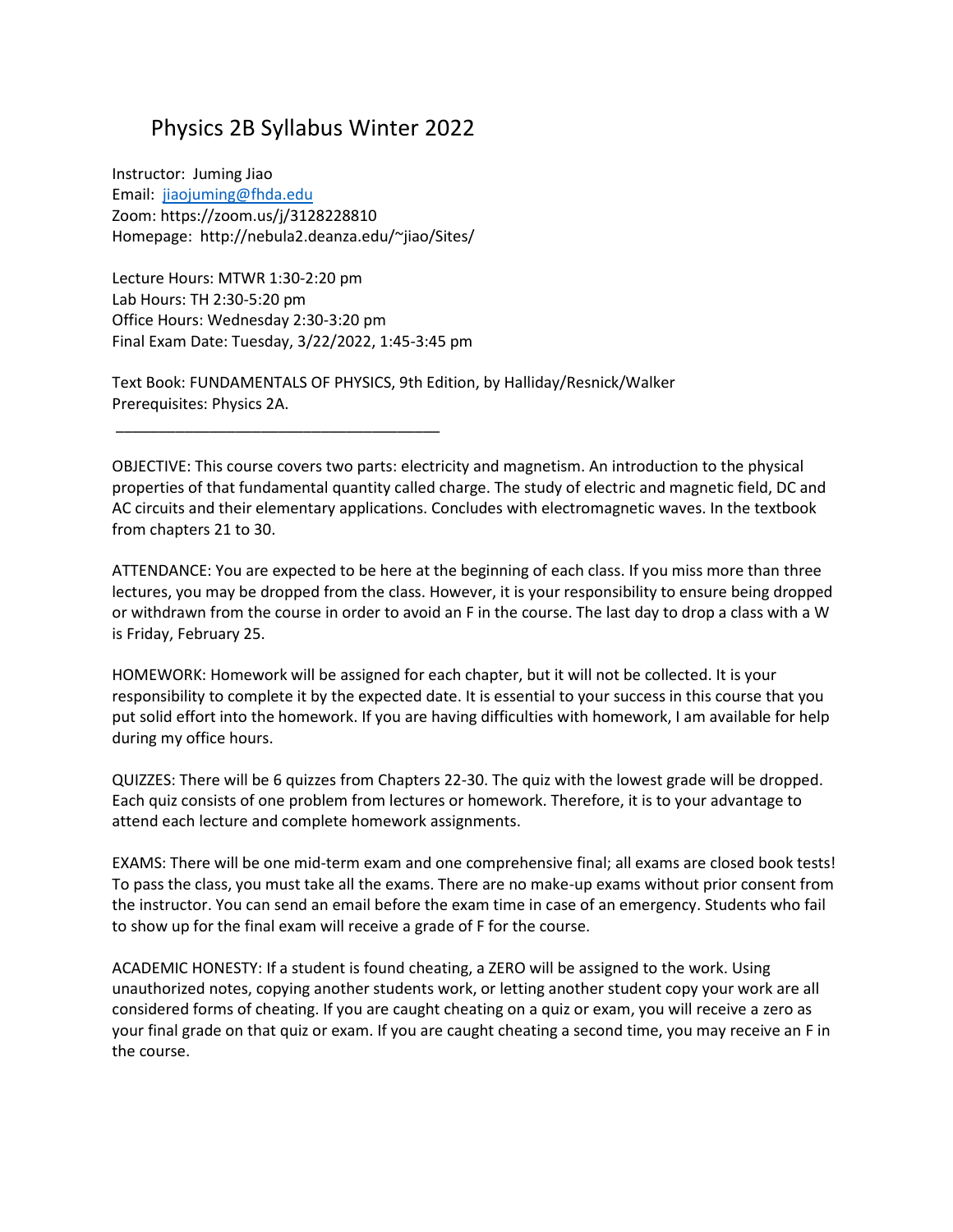LABORATORY: Lab attendance is mandatory. A student with two unexcused absences of lab may be dropped from the class. The 11th week will be the lab final. You will need a lab notebook and a scientific calculator. Lab grade consists of 50% lab report and 50% lab final.

GRADING: The grade distribution is as follows: Homework/Quizzes 30% Lab 20% Mid-Term 20% Final 30%

Grades will be determined as follows: A: 89-100% B: 75-88% C: 60-74% D: 50-59% F: 0-49% Overall class scores may be curved to fit this pattern.